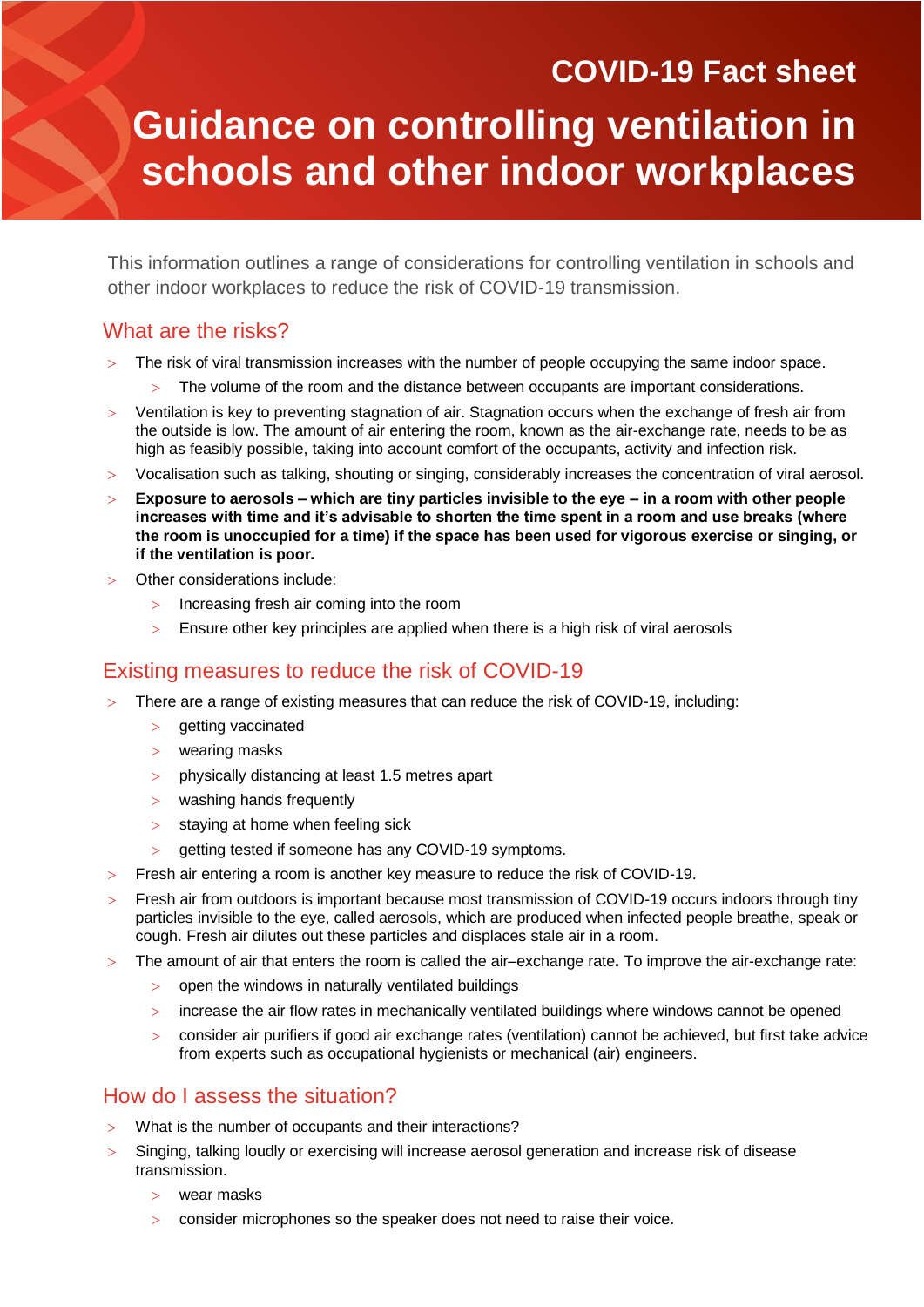- Is it a high traffic flow area where people only interact fleetingly, or will people congregate for longer periods of time? The latter is a higher risk situation.
- What is the risk profile of the occupants? For instance, are they older people with other illnesses such as lung disease?
- What levels of occupant comfort is required? For instance, temperature, noise, and air movement.
- Consider temperature impacts of running air purifiers, or adding higher grade filters into existing HVAC systems.
- Are there issues such as needing to be able to hear? Air purifiers of sufficient capacity to clear a room of aerosols can be noisy, especially if there is more than one purifier.

## How do I assess the room?

- Experts such as qualified engineers or occupational hygienists can assess the ventilation requirements.
- Consider the room size including volume and available floor area, as well as:
	- the way occupants enter the room and the potential for congregating in a small corridor or hallway where social distancing cannot occur
	- alternative arrangements for occupants that need to congregate before entering a room.
- What is the occupancy level and how are occupants physically distanced?
- How is the room to be operated? Are occupants distanced, located in small groups, or all together?
- What are the occupants' activity in the room?
- Singing, talking loudly or exercising will increase aerosol generation and increase risk of disease transmission. Wearing of masks or using microphones reduces the risk.
- Are there other forms of ventilation available that would increase air changes?
	- > Is it possible to increase ventilation?
		- $>$  Is there a HVAC system that can increase fresh-air intake?
		- Can higher efficiency filters be retrofitted?
- Is there natural ventilation such as windows that can be opened?
- Are there other ways to improve air movement, such as opening doors and windows?
	- > In some cases, windows cannot be opened; sometimes due to being 'glued' shut from paint
	- $>$  Find a way to repair these windows, noting security may form part of the reason the window has been rendered un-openable
	- Investigate improving ventilation through the HVAC system
	- $>$  Preferably use available rooms with better ventilation

#### Improve ventilation of rooms where multiple people congregate

- Generally, increasing the proportion of outdoor fresh air (make-up air) that enters the enclosed space reduces the concentration of aerosols (and other particles) that are suspended in the indoor air.
- Open windows if you can but consult with an engineer if mechanical systems are also used, such as Heating, Ventilation, and Air Conditioning (HVAC) or split systems.
- Create cross breezes (window and door open, if possible, or at either ends of the corridor).
- Don't forget about common spaces, especially corridors. Consider improving ventilation of congested corridors where people may congregate and where physical distancing may be difficult to control.
- Mechanical ventilation, mainly through HVAC, refers to a ducted air-conditioning system that removes spent/stagnant air from indoors, supplies fresh air from the outside (air exchange), and heats and cools the air.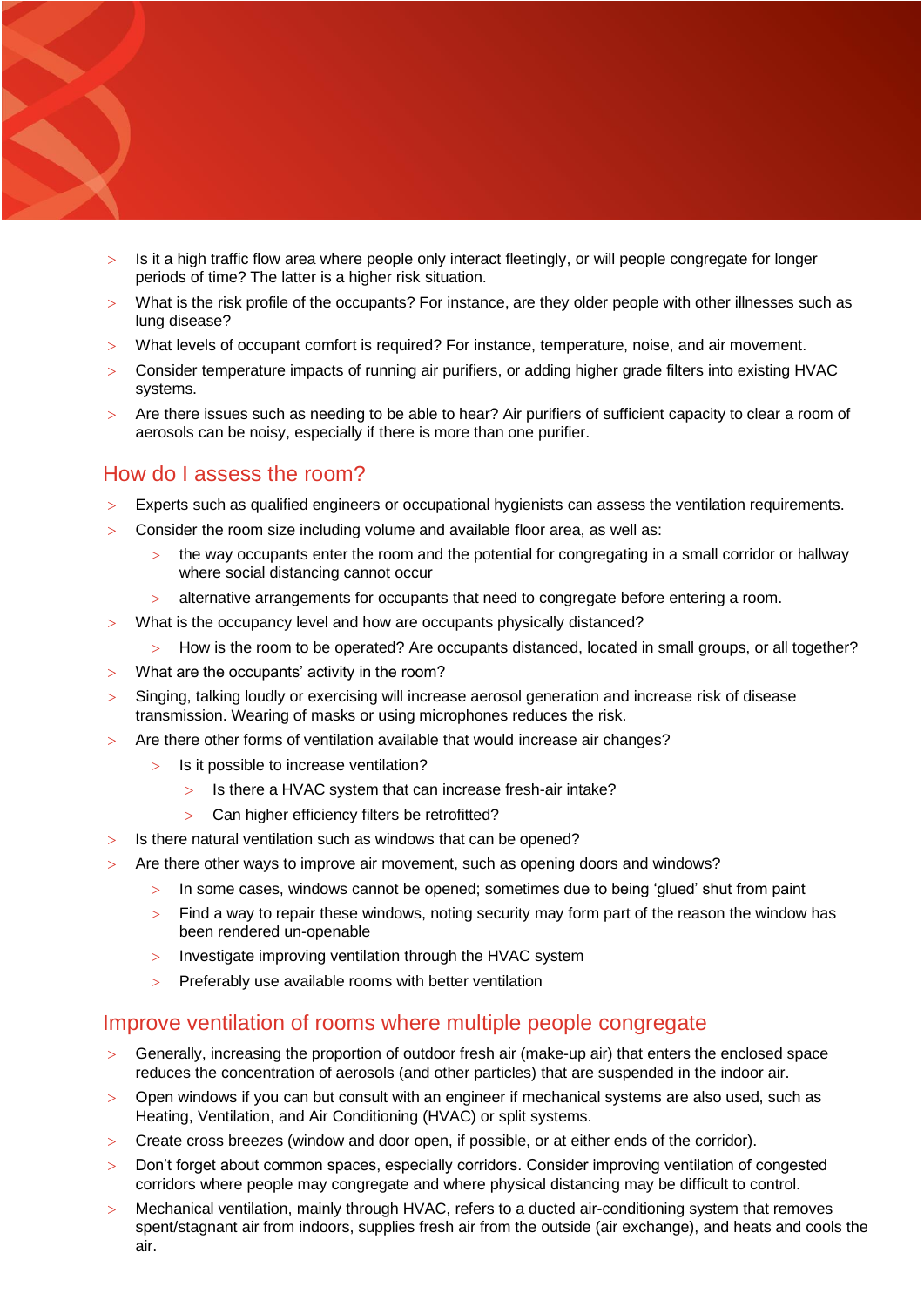- HVAC is a good option to reduce viral aerosols in indoor public spaces through the principle of air dilution. Improving ventilation with ducted air conditioning can be achieved by increasing the air exchange rate. Please consult with a mechanical (air) engineer.
- **Fans do not reduce aerosol concentration. They merely mix existing air.**
- > In indoor spaces such as corridors, common lifts, areas without windows, and where there are many occupants, including vulnerable people, please consult with mechanical (air) engineers or with an occupational hygienist to:
	- > review the HVAC system

- $\ge$  explore the possibility of increasing the air exchange rate.
- They may be able to recommend increasing the air exchange rate (better air flow with more fresh air intake from outside).
	- The experts can also monitor the differential pressures within and between rooms. These pressures control the flow of air and determine where the virus particles will spread.
- Some HVAC systems have filters. Please consult with your mechanical engineer to determine the effectiveness of the filters to reduce very fine particles.
	- An upgrade of the existing HVAC systems and their filters may also need to be considered, but this should be discussed with the experts as this may considerably increase the energy costs.
- Where airflow cannot be improved, air purifiers with HEPA filters (high efficiency particulate air filter) could be considered. However, air purifiers with HEPA filters have not yet been demonstrated to prevent disease in an experimental situation.

# Using air purifying devices to reduce the risk of COVID-19

- Air purifiers are just one part of the measures that might reduce the risk of COVID-19.
- The primary and most important measures to reduce COVID-19 include vaccination, excluding symptomatic people, management of density, mask wearing, and opening windows/doors on a regular basis.

# Carbon Dioxide (CO<sub>2</sub>) monitoring

- Devices that monitor Carbon Dioxide ( $CO<sub>2</sub>$ ) can assess whether ventilation is good or poor (stagnant or not). As people breathe out, the indoor air concentration of  $CO<sub>2</sub>$  will increase if there is not enough air exchanged with fresh air.
	- $CO<sub>2</sub>$  monitoring can assist in testing ventilation. High  $CO<sub>2</sub>$  levels are a proxy for poor air exchanges.
- > Scientific evidence does not support the linking of CO2 concentrations to the likelihood of being infected by COVID-19. This means that high levels are not necessarily an indicator for disease risk. Low levels do not exclude possible transmission. While this is a limitation for using  $CO<sub>2</sub>$  as a proxy for airborne transmission risk of COVID-19, it can still be used as a relative risk indicator.
- CO<sub>2</sub> levels:
	- Outdoor background levels are around 400 ppm
	- > Indoor levels should ideally be below 600 ppm; which is also useful for overall health considerations
	- 800 1500 ppm indicates moderate relative risk of infection
	- >1500 ppm indicates poor ventilation and a high relative risk of transmission depending upon sources, such as the number of people present and their activity.
- **CO<sup>2</sup> cannot be used** to test the quality of in-room air purifiers because these devices do not change the CO<sup>2</sup> levels, only the aerosol (particle) concentration.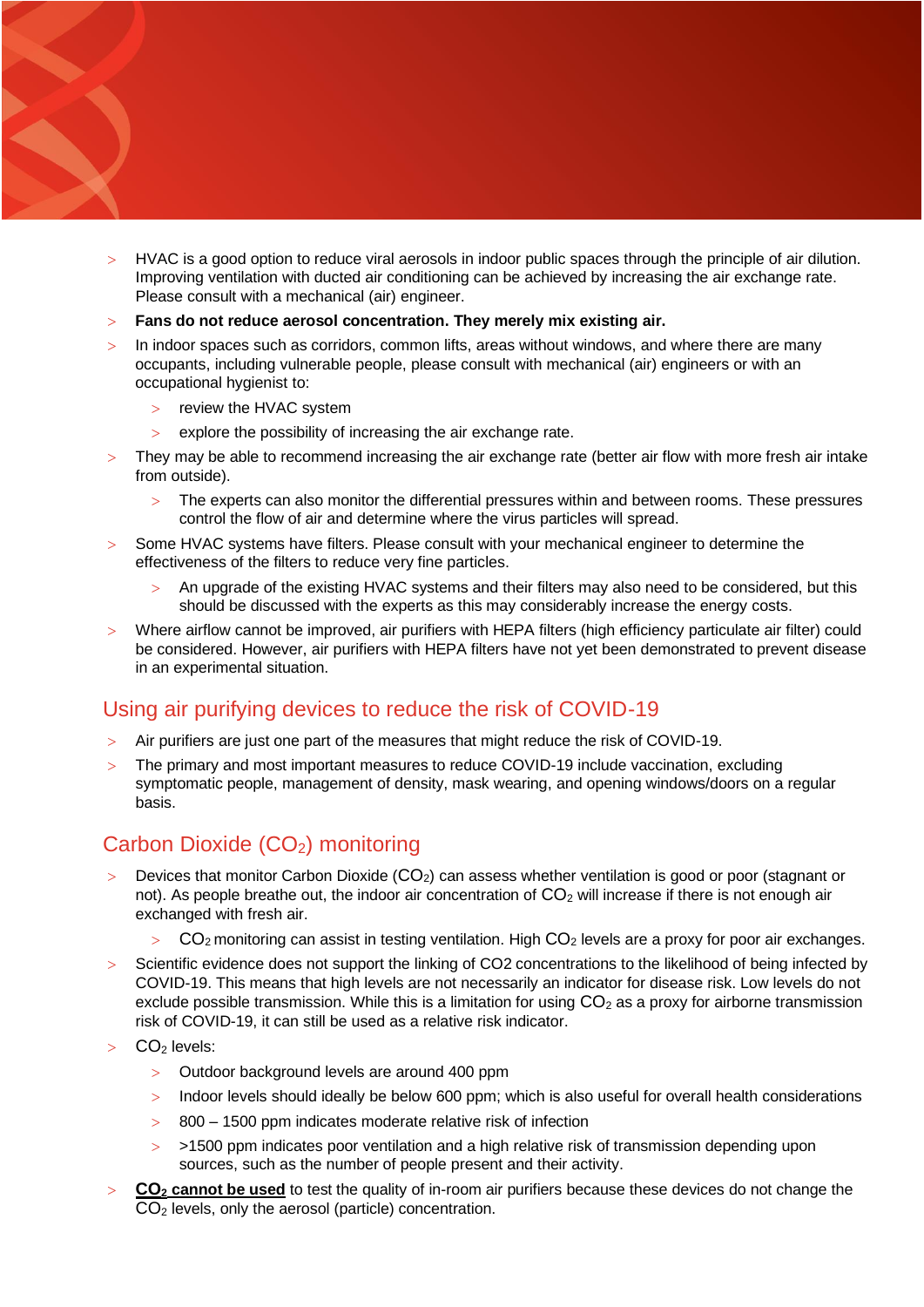# Important considerations about portable HEPA air purifiers

- Some air purifiers have been shown to reduce aerosol or small particle levels effectively in rooms after a short period of time. This aspect of air purifiers is also useful for reducing bushfire smoke and air pollution particles in buildings.
- There have been no randomised control trials or experiments to demonstrate that stand-alone air purifiers reduce the likelihood of COVID-19 transmission.
- There have been no trials to demonstrate whether air purifiers can cause unforeseen harm.
- > Indoor air specialists should be engaged to advise on the effectiveness of air purifiers needed to ventilate a particular room. They will advise on the type of air purifier based on their clean air delivery rate (CADR), the volume of the room, and its intended use.
- $>$  Consideration must be given to the noise levels of air purifiers as they must run at high air flow settings to be effective.
- Some air purifiers do not have high efficiency particulate air filters (HEPA), which are very effective at removing very fine particles such as aerosols that people breathe out.
	- Only choose filtering units with HEPA filters
	- Some air purifiers require two filters to achieve HEPA status.
- Air purifiers require maintenance of their filters.
	- The cleaning or replacement of contaminated filters can be a hazardous procedure if infected people have been in the room.
- **Portable air purifiers will not alter CO<sup>2</sup> levels.**
- **Portable air purifiers do not change the room air-exchange rate because they do not bring fresh air from the outside into the room.**
- The efficiency of an air purifying device is dependent upon a number of factors.
	- Have an expert determine the size, type and number required to adequately reduce aerosol (particulate) matter levels in a room
	- The number of times the entire room's volume of air passes through the filter is an important factor. This must happen many times per hour to be effective
	- Obtain the services of an expert to size the unit for each room.
- Consider external air quality

- Note that smoke, traffic pollution (idling cars near drop-off/pick-up zones or busy roads) may impact the indoor air quality if windows are opened.
- Ensure stagnant/stale air is not simply moved from one room to another
	- Corridors, such as in schools, are places of high activity and high density. Moving stale air from a room into a corridor may place those in corridors at risk of COVID-19 infection.

### What are the considerations for selecting an air purifying device?

- **Air purifying (portable air filters/purifiers) have not been scientifically tested to ascertain whether they reduce risk of COVID-19.**
- Technical criteria:
	- Obtain the services of a qualified engineer or occupational hygienist to determine the size, number and positioning of devices, and if they are to be used in conjunction with other control measures.
	- Consider the sizing and number of devices required for effectiveness, including:
		- room volume
		- > occupancy level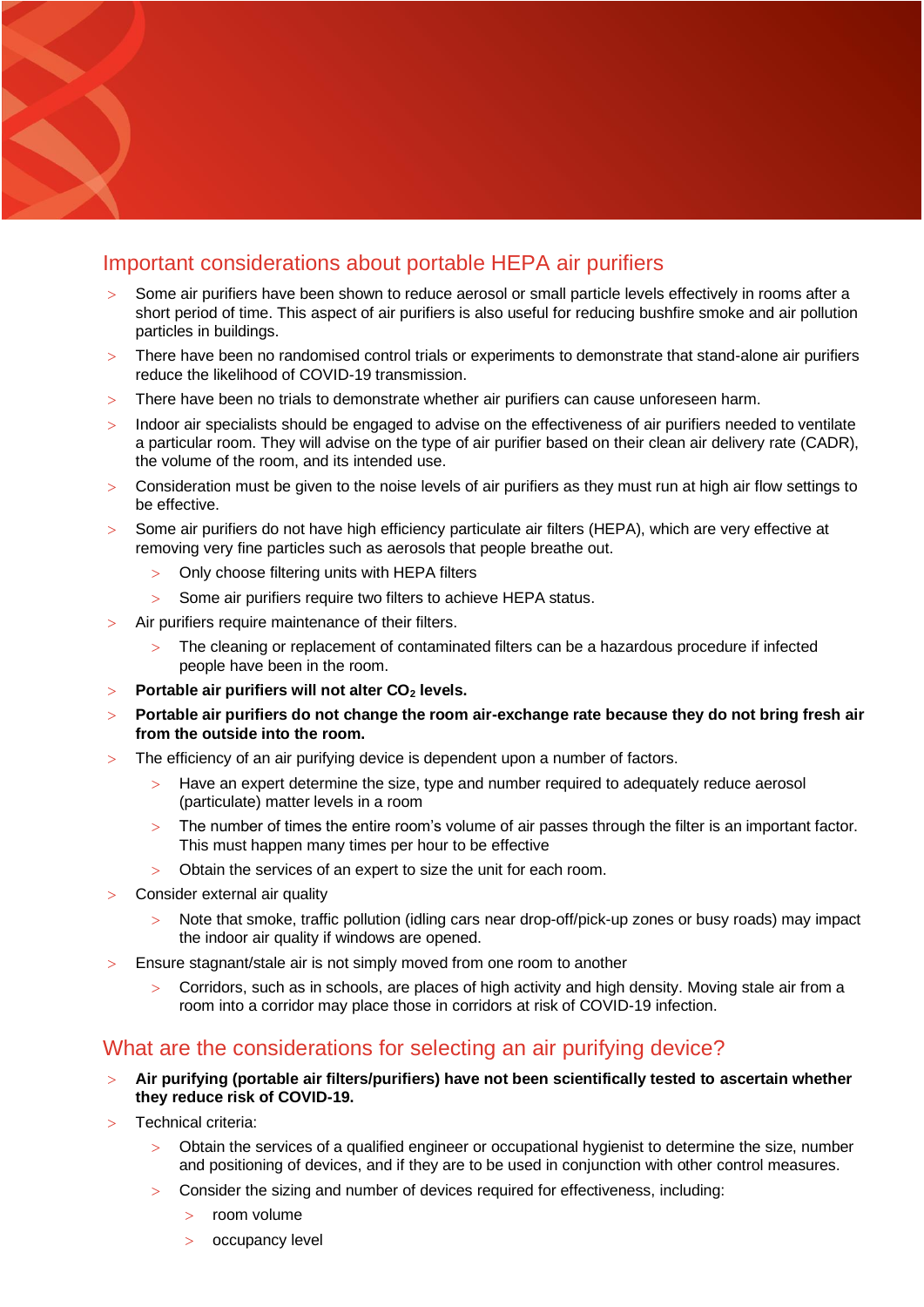- occupancy activity. For example, music where singing takes place, physical activity, library, or teaching.
- Noise levels of devices may impact on use of room such as classrooms or offices.
- Devices should be checked for efficacy. Does the device do the job the manufacturer purports they do? There are no standards for portable units.
	- You will need the services of a professional to determine if the unit(s) are suitably sized, have the correct filters and are placed and operated that ensures maximum efficiency in removing particles from the air.
- Other considerations:
	- $>$  Is the electrical power supply sufficient? Will the electrical circuit be overloaded?
	- Who will ensure the units are not moved, such as in a classroom?
		- $>$  If units are moved, how will the occupants know where units should be placed?

## Maintenance of air purifiers

**Servicing** 

- All units will require servicing, from both a mechanical perspective and dealing with trapped material in the filtration unit.
	- Find out how often the unit needs to be serviced and cleaned
	- Does the unit provide an indication when they require servicing or cleaning or are there recommendations from the manufacturer? If not, seek advice from the manufacturer or an expert.
- **Filters** 
	- > Some units have multiple filters
	- $>$  Some filters can be cleaned, while others need to be disposed of.
- Can the filters be cleaned? If so, find out how this can be undertaken safely, and how often.
	- Filters can overload with particles such as dust, pollen, human skin and hair. Filters that overload can be dangerous
		- Overloaded filters may cause the unit to overheat
		- Overloaded filters may shed trapped particles filling the air with germs (virus, bacteria, fungi etc) and dust and pollen that could infect people or exacerbate respiratory conditions such as asthma
		- $>$  Find out whether units provide an indication that filters may be approaching maximum capacity.
- Cleaning filters (if required) check with the manufacturer.
- $>$  Set-up a schedule of how and who will undertake the cleaning of the filters
- Ensure a standard operating procedure (SOP) is created for each type of air purifier
- Infection control of personnel handing the units will be important. Include these details in the SOP.
- Replacing filters (if required)
	- $>$  Set-up a schedule of how and who will undertake replacement of filters
	- Ensure appropriate infection control, including disposal of filters, when this is undertaken.